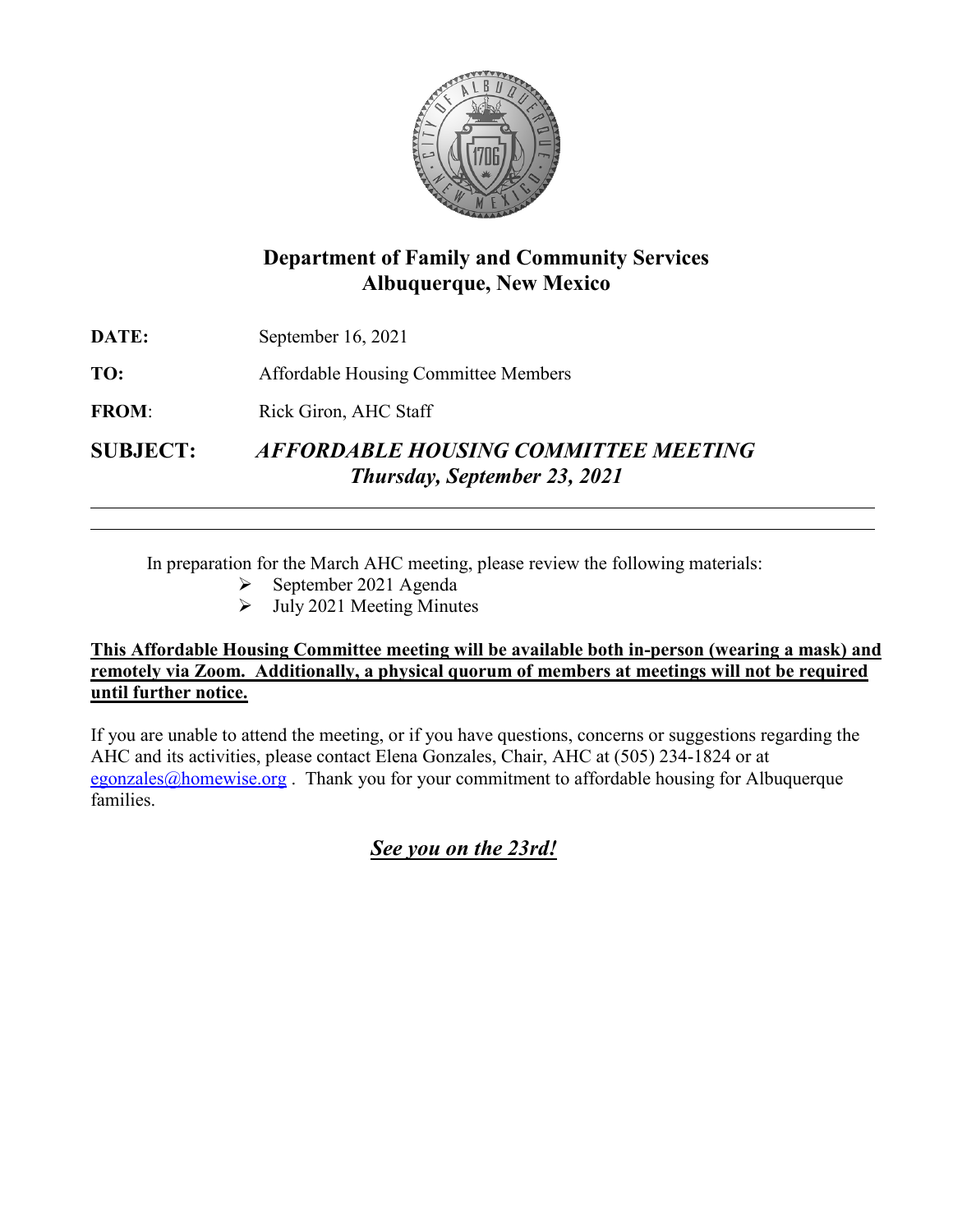## **AFFORDABLE HOUSING COMMITTEE**

**Thursday, September 23, 2021**

City AAA Offices 700 4<sup>th</sup> Street SW, Suite A and via Zoom (link below) 8:30 to 10:00 a.m.

#### **This Affordable Housing Committee meeting will be available both in-person (wearing a mask) and remotely, via Zoom. Additionally, a physical quorum of members at meetings will not be required until further notice.**

Join Zoom Meeting <https://cabq.zoom.us/j/96107199910?pwd=VUE1UWFpbjFWd0xEUWsvTTZ4bk5LZz09>

Meeting ID: 961 0719 9910 Passcode: 615525 Dial by your location: +1 346 248 7799

(Any issues call Rick at (505) 379-4872)

## **AGENDA**

## 1. **Call to Order and Introductions of Guests –** Elena Gonzales, Chair

 $\overline{a}$ 

## 2. **Changes/Additions to the Agenda**

## 3. **Committee Approval of the Meeting Minutes from July 2021 AHC Meeting**

## 4. **Committee Business**

- A. Committee Membership- Updates on vacancies/new members
- B. Reminder on Completing Conflict of Interest Documents and Returning to City
- C. DFCS Update on Workforce Housing Trust Funds Current Amount Available in WHTF
- D. DFCS Updates on Affordable Housing –Current projects, Action Plan/CAPER, RFPs, New Projects/Funding
- E. City Planning Updates on Projects that may relate to Affordable Housing (CPAs, IDO, etc.)
- F. DMD Updates on Projects that may relate to Affordable Housing (WHTF Bond, etc.)
- G. MFA Updates
- H. AHA Updates
- I. Housing Lending Industry Updates
- J. Senior Citizen Advocate Updates

## 5. **Announcements**

• Public Comment Period on the City's Consolidated Annual Performance Evaluation Report expires on 9/23/2021 at 5pm.

## 6. **Summary of Decisions and Assignments**